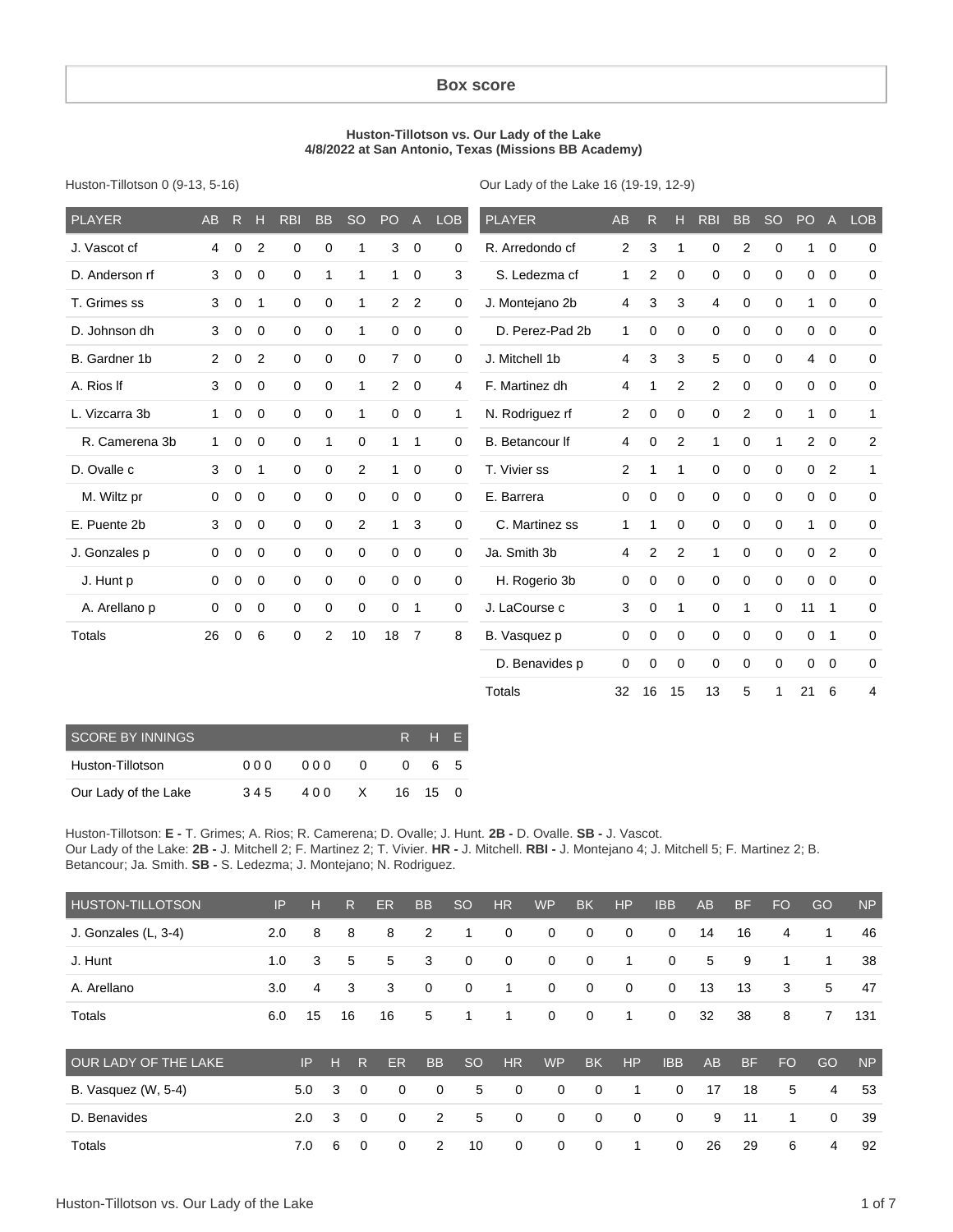Huston-Tillotson: **Batters Faced -** J. Gonzales 16; J. Hunt 9; A. Arellano 13. **HBP -** J. Hunt. Our Lady of the Lake: **Batters Faced -** B. Vasquez 18; D. Benavides 11. **HBP -** B. Vasquez.

**Umpires -** HP: Jeff Newman , 1B: Hector Colon , 2B: Randall Voss **Start:** 6:00 PM **Duration:** 2:10 **Attendance:** 300

Weather: 82 and sunny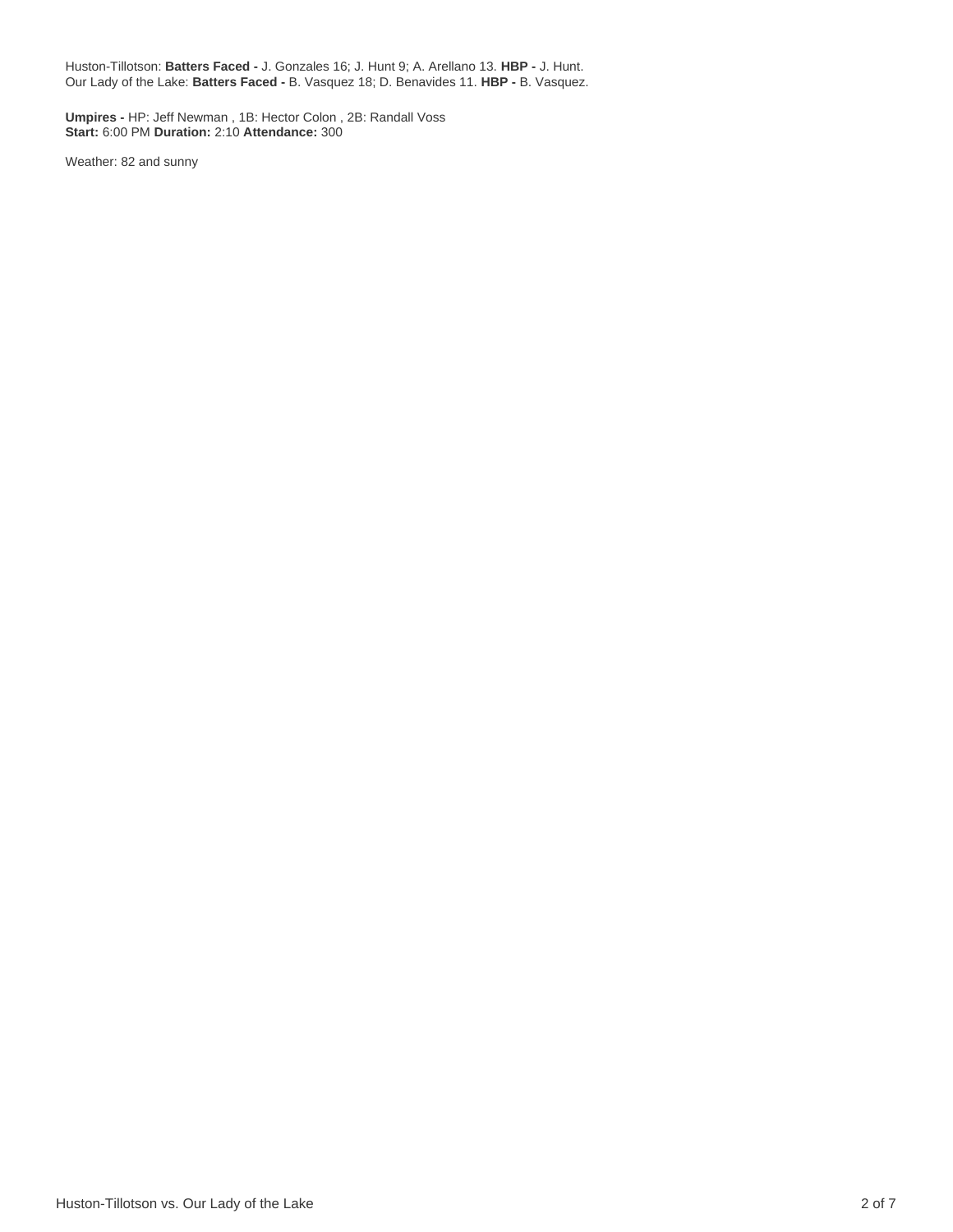# **Scoring Summary**

| <b>INNINGS</b>                          | <b>PLAY</b>                                                                                                              | $V - H$  |
|-----------------------------------------|--------------------------------------------------------------------------------------------------------------------------|----------|
| Our Lady Of The Lake<br>1st             | J. Mitchell doubled to left field, RBI; R. Arredondo scored.                                                             | $0 - 1$  |
| Our Lady Of The Lake<br>1st             | F. Martinez doubled to left field, RBI; J. Mitchell scored.                                                              | $0 - 2$  |
| Our Lady Of The Lake<br>1st             | B. Betancour singled to right field, RBI; F. Martinez scored.                                                            | $0 - 3$  |
| Our Lady Of The Lake<br>2 <sub>nd</sub> | J. Montejano singled to left field, RBI; R. Arredondo advanced to second; Ja. Smith scored.                              | $0 - 4$  |
| Our Lady Of The Lake<br>2 <sub>nd</sub> | J. Mitchell doubled to center field, 2 RBI; J. Montejano scored; R. Arredondo scored.                                    | $0 - 6$  |
| Our Lady Of The Lake<br>2 <sub>nd</sub> | N. Rodriguez stole second; J. Mitchell scored.                                                                           | $0 - 7$  |
| Our Lady Of The Lake<br>3rd             | Ja. Smith singled up the middle, RBI; T. Vivier scored.                                                                  | $0 - 8$  |
| Our Lady Of The Lake<br>3rd             | J. Montejano singled to shortstop, RBI; R. Arredondo advanced to second; S. Ledezma advanced to third; Ja. Smith scored. | $0 - 9$  |
| Our Lady Of The Lake<br>3rd             | J. Montejano advanced to second; R. Arredondo scored; S. Ledezma scored on an error by ss.                               | $0 - 11$ |
| Our Lady Of The Lake<br>3rd             | F. Martinez doubled to left center, RBI; J. Montejano scored.                                                            | $0 - 12$ |
| Our Lady Of The Lake<br>4th             | J. Montejano singled to left field, 2 RBI; S. Ledezma scored; C. Martinez scored.                                        | $0 - 14$ |
| Our Lady Of The Lake<br>4th             | J. Mitchell homered to left field, 2 RBI; J. Montejano scored.                                                           | $0 - 16$ |

# **All Plays**

# **Huston-Tillotson Top of 1st Inning**

J. Vascot popped up to 2b. (1 out)

D. Anderson grounded out to 3b. (2 out)

T. Grimes struck out swinging. (3 out)

**Inning Summary: 0 Runs , 0 Hits , 0 Errors , 0 LOB**

## **Our Lady of the Lake Bottom of 1st Inning**

R. Arredondo singled through the right side.

J. Montejano flied out to cf. (1 out)

**J. Mitchell doubled to left field, RBI; R. Arredondo scored.**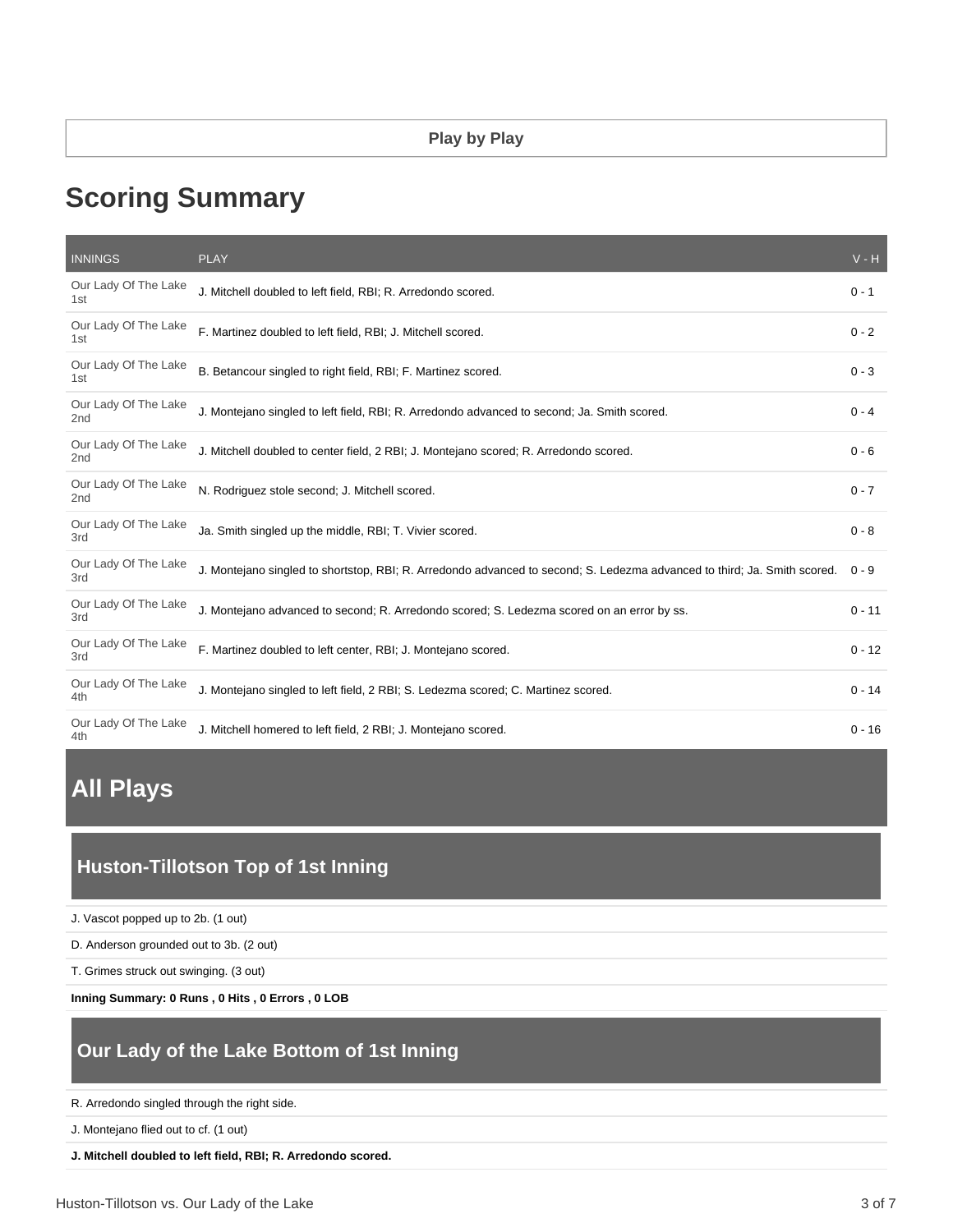#### **F. Martinez doubled to left field, RBI; J. Mitchell scored.**

N. Rodriguez flied out to cf; F. Martinez advanced to third. (2 out)

#### **B. Betancour singled to right field, RBI; F. Martinez scored.**

T. Vivier popped up to 2b. (3 out)

**Inning Summary: 3 Runs , 4 Hits , 0 Errors , 1 LOB**

### **Huston-Tillotson Top of 2nd Inning**

D. Johnson grounded out to p. (1 out)

B. Gardner hit by pitch.

A. Rios flied out to lf; B. Gardner advanced to second. (2 out)

L. Vizcarra struck out swinging. (3 out)

**Inning Summary: 0 Runs , 0 Hits , 0 Errors , 1 LOB**

### **Our Lady of the Lake Bottom of 2nd Inning**

Ja. Smith singled through the left side.

J. LaCourse grounded out to 1b unassisted; Ja. Smith advanced to second. (1 out)

R. Arredondo walked.

#### **J. Montejano singled to left field, RBI; R. Arredondo advanced to second; Ja. Smith scored.**

J. Montejano advanced to second on an error by lf; R. Arredondo advanced to third.

**J. Mitchell doubled to center field, 2 RBI; J. Montejano scored; R. Arredondo scored.**

F. Martinez popped up to ss. (2 out)

J. Mitchell advanced to third on a passed ball.

N. Rodriguez walked.

**N. Rodriguez stole second; J. Mitchell scored.**

N. Rodriguez advanced to third on an error by c.

B. Betancour struck out looking. (3 out)

**Inning Summary: 4 Runs , 3 Hits , 0 Errors , 1 LOB**

### **Huston-Tillotson Top of 3rd Inning**

D. Ovalle doubled to left field.

M. Wiltz pinch ran for D. Ovalle.

E. Puente grounded out to 3b. (1 out)

J. Vascot singled to pitcher; M. Wiltz advanced to third.

J. Vascot stole second; M. Wiltz out at home c to ss to c.

D. Anderson grounded out to ss. (3 out)

**Inning Summary: 0 Runs , 2 Hits , 0 Errors , 1 LOB**

### **Our Lady of the Lake Bottom of 3rd Inning**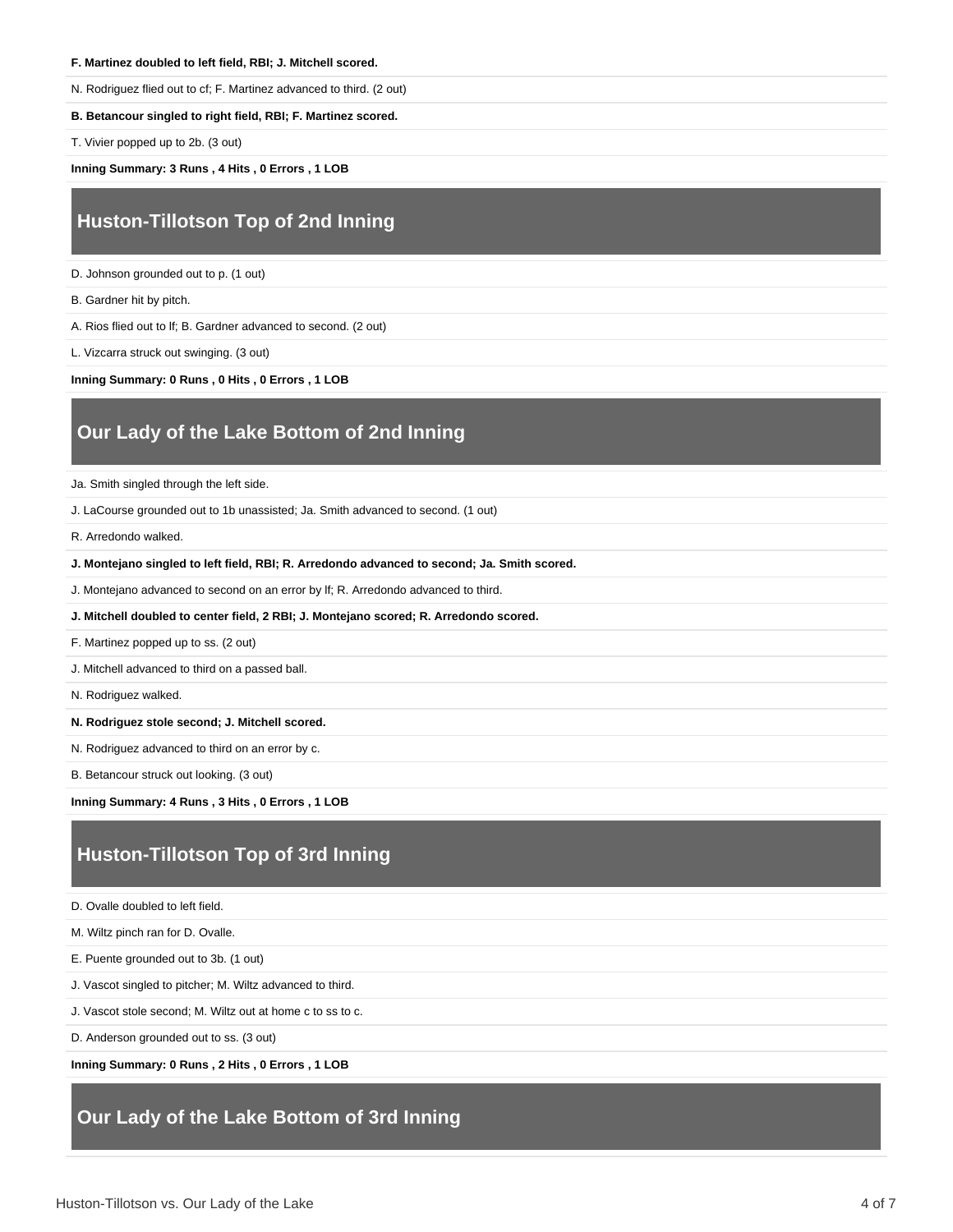D. Ovalle to c for M. Wiltz.

T. Vivier doubled to left field.

J. Hunt to p for J. Gonzales.

#### **Ja. Smith singled up the middle, RBI; T. Vivier scored.**

J. LaCourse walked; Ja. Smith advanced to second.

S. Ledezma pinch ran for J. LaCourse.

Ja. Smith advanced to third on an error by p.

S. Ledezma stole second.

R. Arredondo walked.

**J. Montejano singled to shortstop, RBI; R. Arredondo advanced to second; S. Ledezma advanced to third; Ja. Smith scored.**

**J. Montejano advanced to second; R. Arredondo scored; S. Ledezma scored on an error by ss.**

J. Mitchell flied out to cf. (1 out)

**F. Martinez doubled to left center, RBI; J. Montejano scored.**

N. Rodriguez walked.

B. Betancour grounded into double play 2b to ss to 1b; N. Rodriguez out on the play. (3 out)

**Inning Summary: 5 Runs , 4 Hits , 0 Errors , 1 LOB**

### **Huston-Tillotson Top of 4th Inning**

- J. LaCourse to c for S. Ledezma.
- T. Grimes flied out to cf. (1 out)
- D. Johnson struck out swinging. (2 out)
- B. Gardner singled up the middle.

A. Rios flied out to rf. (3 out)

**Inning Summary: 0 Runs , 1 Hits , 0 Errors , 1 LOB**

# **Our Lady of the Lake Bottom of 4th Inning**

R. Camerena to 3b for L. Vizcarra.

- T. Vivier hit by pitch.
- A. Arellano to p for J. Hunt.

C. Martinez pinch ran for T. Vivier.

Ja. Smith flied out to lf. (1 out)

J. LaCourse singled through the left side; C. Martinez advanced to second.

S. Ledezma pinch ran for J. LaCourse.

R. Arredondo flied out to lf. (2 out)

#### **J. Montejano singled to left field, 2 RBI; S. Ledezma scored; C. Martinez scored.**

J. Montejano stole second.

**J. Mitchell homered to left field, 2 RBI; J. Montejano scored.**

F. Martinez reached first on an error by 3b.

N. Rodriguez grounded out to ss. (3 out)

#### **Inning Summary: 4 Runs , 3 Hits , 1 Errors , 1 LOB**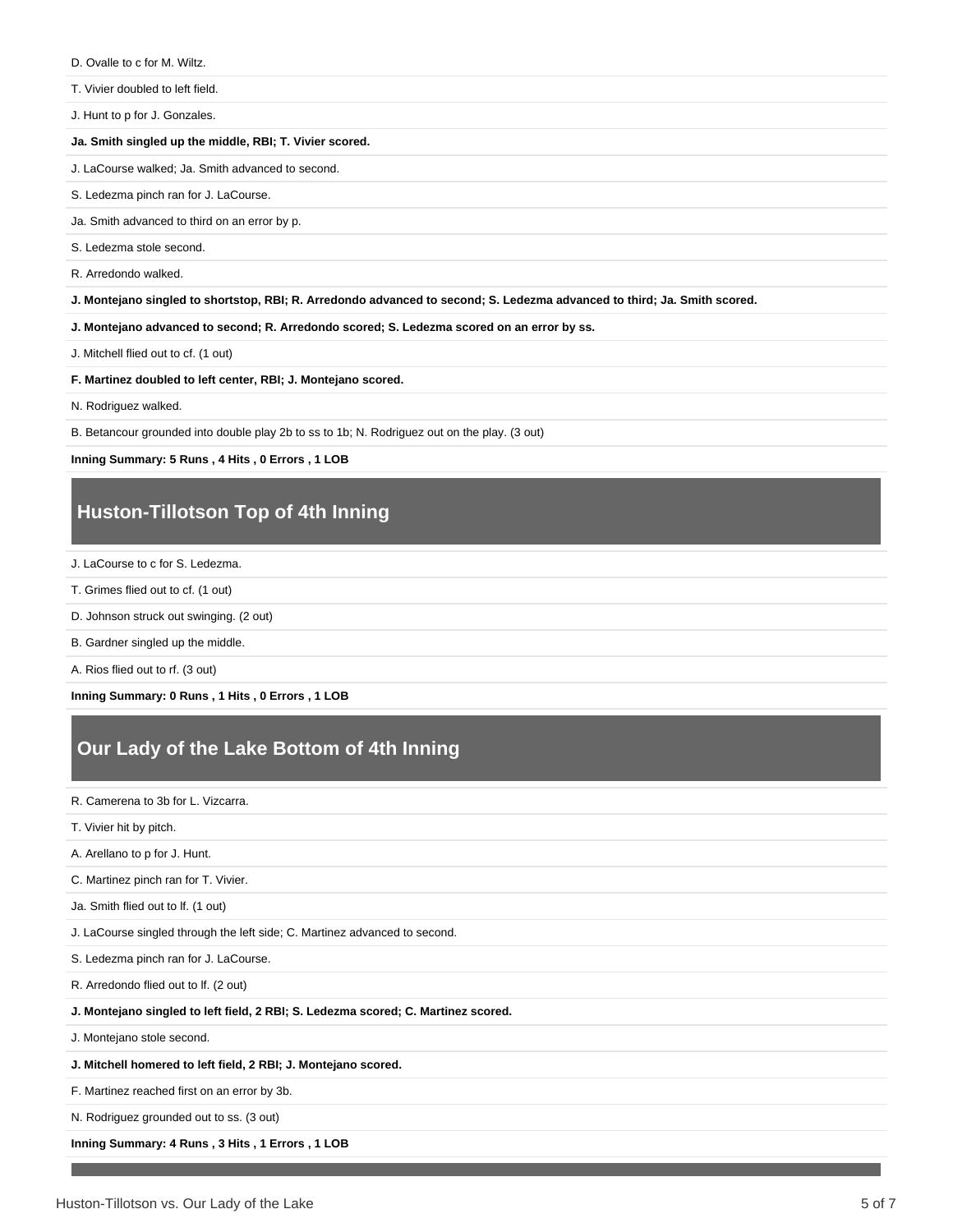### **Huston-Tillotson Top of 5th Inning**

#### C. Martinez to ss.

- J. LaCourse to c for S. Ledezma.
- R. Camerena lined out to lf. (1 out)
- D. Ovalle struck out looking. (2 out)
- E. Puente struck out looking. (3 out)

**Inning Summary: 0 Runs , 0 Hits , 0 Errors , 0 LOB**

### **Our Lady of the Lake Bottom of 5th Inning**

B. Betancour singled to center field.

C. Martinez grounded into double play 3b to 1b; B. Betancour out on the play. (2 out)

Ja. Smith fouled out to rf. (3 out)

#### **Inning Summary: 0 Runs , 1 Hits , 0 Errors , 0 LOB**

### **Huston-Tillotson Top of 6th Inning**

- D. Benavides to p for B. Vasquez.
- H. Rogerio to 3b for Ja. Smith.
- D. Perez-Pad to 2b for J. Montejano.
- S. Ledezma to cf for R. Arredondo.
- J. Vascot struck out swinging. (1 out)
- D. Anderson walked.
- T. Grimes singled to right field; D. Anderson advanced to second.
- D. Johnson infield fly to ss. (2 out)
- B. Gardner singled through the right side; T. Grimes advanced to second; D. Anderson advanced to third.

A. Rios struck out swinging. (3 out)

**Inning Summary: 0 Runs , 2 Hits , 0 Errors , 3 LOB**

### **Our Lady of the Lake Bottom of 6th Inning**

- J. LaCourse grounded out to 2b. (1 out)
- S. Ledezma grounded out to 2b. (2 out)
- D. Perez-Pad grounded out to p. (3 out)

**Inning Summary: 0 Runs , 0 Hits , 0 Errors , 0 LOB**

### **Huston-Tillotson Top of 7th Inning**

R. Camerena walked.

- D. Ovalle struck out swinging. (1 out)
- E. Puente struck out swinging. (2 out)